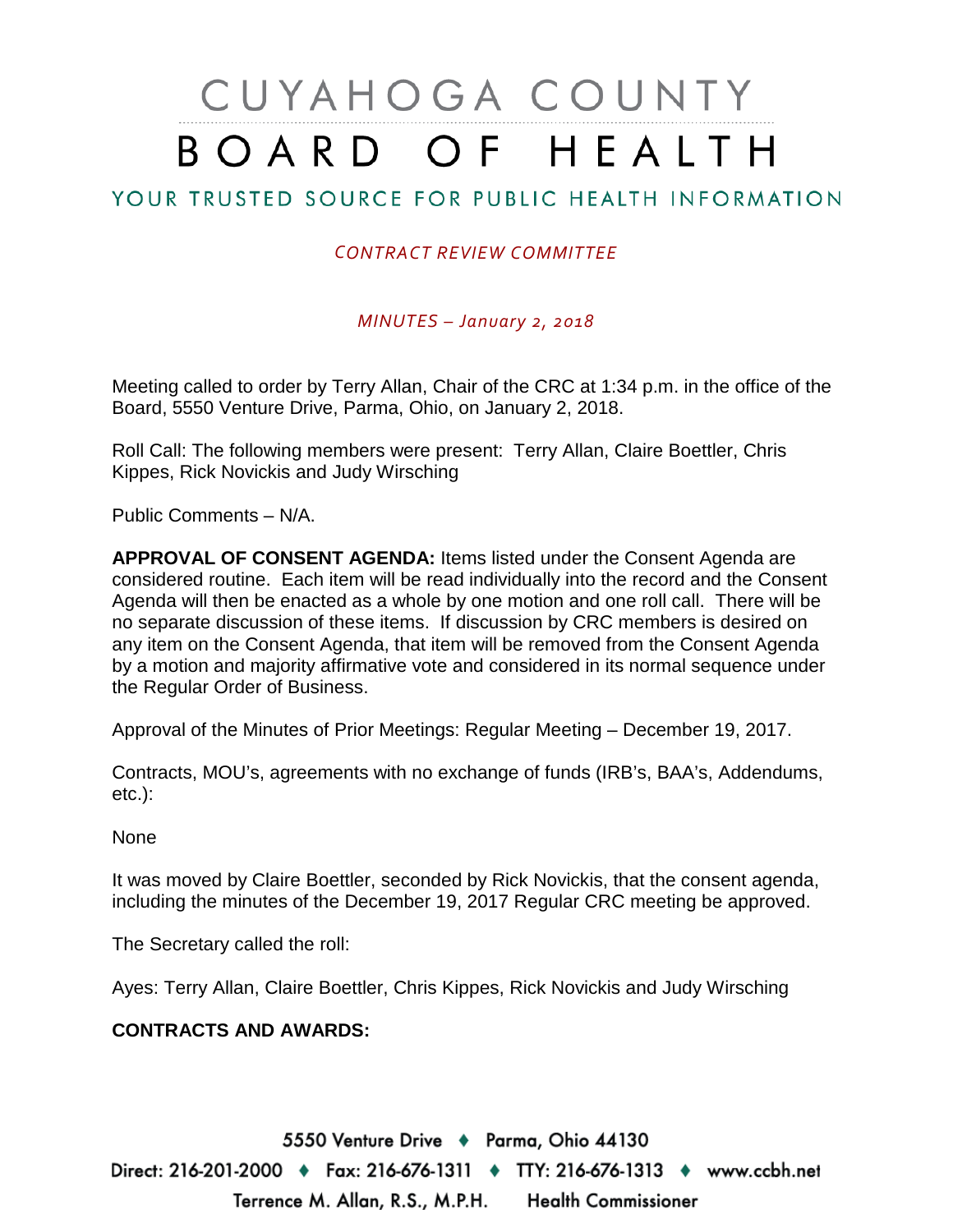Tabled Items

None

New Items For Review

Bid/Quote Openings ≥ \$25,000.00

Lead program Bid Opening presented by: La'Keisha James

It was moved by Terry Allan, seconded by Rick Novickis that the following quote (CRC 2018-1) for 13706-08 & 3rd Fl. Graham, East Cleveland, Ohio 44112 be accepted as the lowest and best, and a recommendation that a contract be awarded to C.B. Mullins Construction Company, Inc. in the amount of \$26,495.00 be submitted to the Board for approval (ref. enclosed).

The Secretary called the roll:

Ayes: Terry Allan, Claire Boettler, Chris Kippes, Rick Novickis and Judy Wirsching

Bid/Quote Openings < \$25,000.00

Lead program Bid Opening presented by: La'Keisha James

It was moved by Claire Boettler, seconded by Judy Wirsching that the following quote (CRC 2018-2) for 3808 Warrendale Rd., South Euclid, Ohio 44118 be accepted as the lowest and best, and a contract be awarded to C.B. Mullins Construction Company, Inc. in the amount of \$4,890.00 (ref. enclosed).

The Secretary called the roll:

Ayes: Terry Allan, Claire Boettler, Chris Kippes, Rick Novickis and Judy Wirsching

It was moved by Claire Boettler, seconded by Judy Wirsching that the following quote (CRC 2018-3) for lead laboratory services be accepted as the lowest and best, and a contract be awarded to Accurate Analytical Testing, LLC in the amount of \$23,515.00 (ref. enclosed).

The Secretary called the roll:

Ayes: Terry Allan, Claire Boettler, Chris Kippes, Rick Novickis and Judy Wirsching

Expenditures: Contracts up to \$25,000.00

It was moved by Claire Boettler, seconded by Chris Kippes that the contract (CRC

5550 Venture Drive + Parma, Ohio 44130

Direct: 216-201-2000 ♦ Fax: 216-676-1311 ♦ TTY: 216-676-1313 ♦ www.ccbh.net Terrence M. Allan, R.S., M.P.H. **Health Commissioner**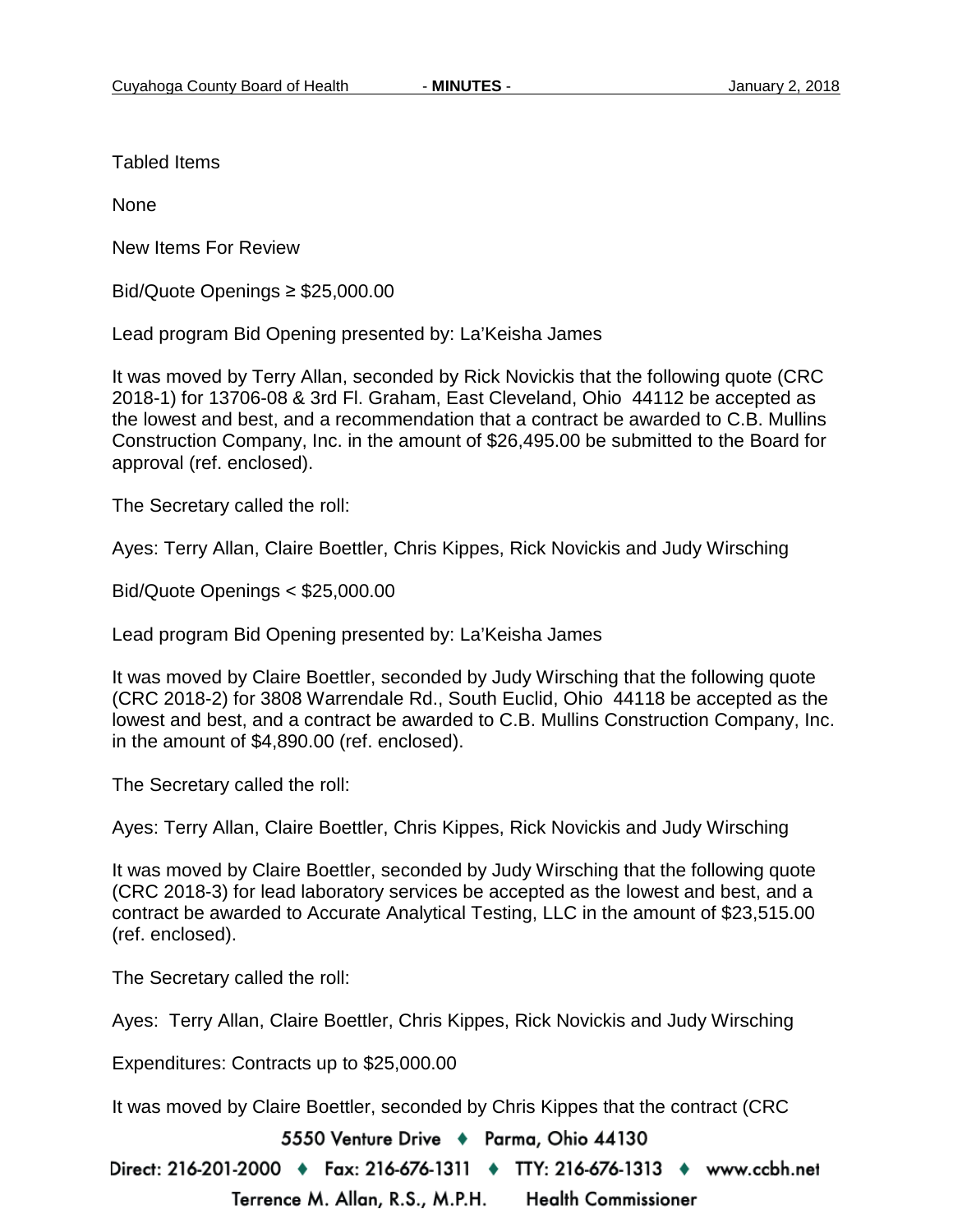2018-4) with CommonHealth Action under the Saint Luke's Foundation HIP-Cuyahoga grant from November 1, 2017 through March 31, 2018 in the amount of \$10,000.00 be approved.

Presented by: Claire Boettler

Purpose: To plan and facilitate a follow-up HIP-Cuyahoga policy roundtable discussion with community partners.

Funding Source: 100% reimbursable through the FY2018 SLF grant.

The Secretary called the roll:

Ayes: Terry Allan, Claire Boettler, Chris Kippes, Rick Novickis and Judy Wirsching

It was moved by Rick Novickis, seconded by Terry Allan that the addendum (CRC 2018-5) to the contract (2017-43, 2017-80) with Mercy Regional Medical Center under the Ryan White Part A grant to increase the amount paid to Mercy Regional Medical Center from \$217,851.92 to \$232,001.95 be approved.

Presented by: Claire Boettler

Purpose: Reallocation of grant funds based on service category needs.

Funding Source: 100% reimbursable through the FY2018 RW grant

The Secretary called the roll:

Ayes: Terry Allan, Claire Boettler, Chris Kippes, Rick Novickis and Judy Wirsching

It was moved by Claire Boettler, seconded by Judy Wirsching that following contracts (CRC 2018-6) under the ODH Ryan White Part A grant from November 1, 2017 through June 30, 2018 be approved:

| <b>Mercy Regional Medical Center</b> | \$13,649.97 |
|--------------------------------------|-------------|
| Tech-Logix Systems, Inc.             | \$10,000.00 |

Presented by: Claire Boettler

Purpose: To allocate additional funds to existing Ryan White service providers to enhance services provided by the Ryan White Part A grant.

Funding Source: 100% reimbursable through the FY2018 ODH Ryan White Part A grant.

5550 Venture Drive + Parma, Ohio 44130 Direct: 216-201-2000 ♦ Fax: 216-676-1311 ♦ TTY: 216-676-1313 ♦ www.ccbh.net Terrence M. Allan, R.S., M.P.H. **Health Commissioner**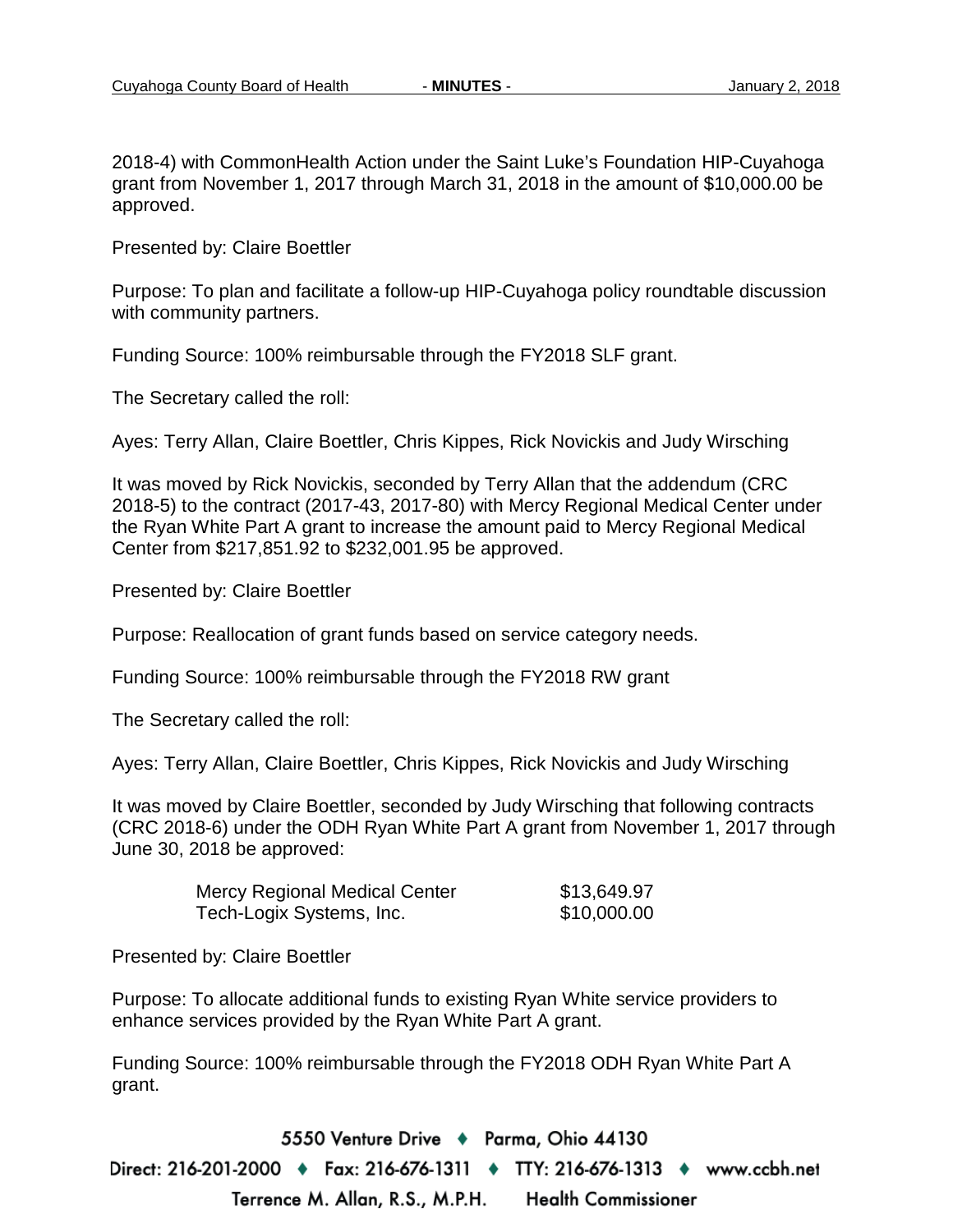The Secretary called the roll:

Ayes: Terry Allan, Claire Boettler, Chris Kippes, Rick Novickis and Judy Wirsching

It was moved by Chris Kippes, seconded by Judy Wirsching that a contract (CRC 2018-7) with Robert DeLorenzo for plumbing inspection and plan review services from January 1, 2018 through December 31, 2019 in the amount of \$20,000.00 be approved.

Presented by: Rick Novickis

Purpose: To enable the Board to conduct plumbing program inspections and plan review in our Townships and other communities that do not to conduct these activities themselves.

Funding Source: 100% funded through CCBH General Revenue; Plumbing Program costs are covered by the permit fees collected in the program.

The Secretary called the roll:

Ayes: Terry Allan, Claire Boettler, Chris Kippes, Rick Novickis and Judy Wirsching

Revenue Generating Agreements up to \$25,000.00

None

**Contract Rescissions** 

None

**Other Business** 

Public Comment - N/A.

Thereupon, it was moved by Rick Novickis, seconded by Claire Boettler, that the following Motion be adopted:

BE IT RESOLVED that the meeting be adjourned at 2:00 p.m.

The Secretary called the roll:

Ayes: Terry Allan, Claire Boettler, Chris Kippes, Rick Novickis and Judy Wirsching

Committee Chair

Clerk

5550 Venture Drive + Parma, Ohio 44130

Direct: 216-201-2000 ♦ Fax: 216-676-1311 ♦ TTY: 216-676-1313 ♦ www.ccbh.net Terrence M. Allan, R.S., M.P.H. **Health Commissioner**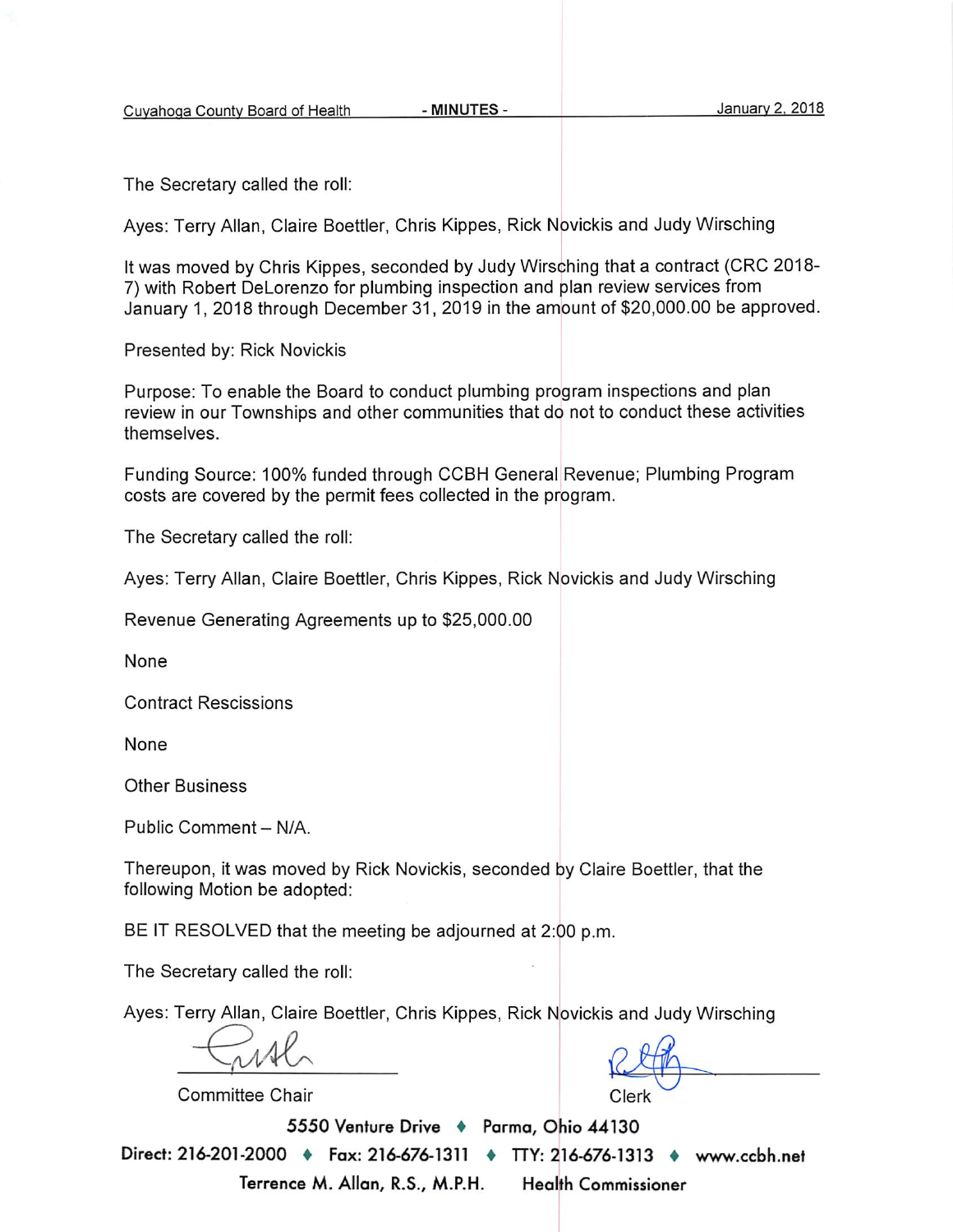# **CUYAHOGA COUNTY DISTRICT BOARD OF HEALTH**

## **QUOTE RESULTS**

#### **Project Address**

| Name:           | John May Jr.                               |
|-----------------|--------------------------------------------|
| <b>Address:</b> | 13706-08 Graham Rd.                        |
|                 | City, State, Zip: East Cleveland, OH 44112 |
| <b>CRC No:</b>  | CRC 2018-1                                 |

**The following quotes were received and opened:**

| <b>NAME OF CONTRACTOR</b>      | <b>QUOTE</b> | LEAD     | HH      | <b>MATCH</b> |
|--------------------------------|--------------|----------|---------|--------------|
| American Builders              | \$38,775     | \$29,325 | \$9,450 | \$1,000      |
| <b>BDL General Contracting</b> | \$27.499     | \$19,189 | \$8,310 | \$1,000      |
| <b>CB Mullins</b>              | \$26,495     | \$21,350 | \$5.145 | \$1,000      |

**ESTIMATE:** \$38,910.00

**Recommended award:** Mullins Construction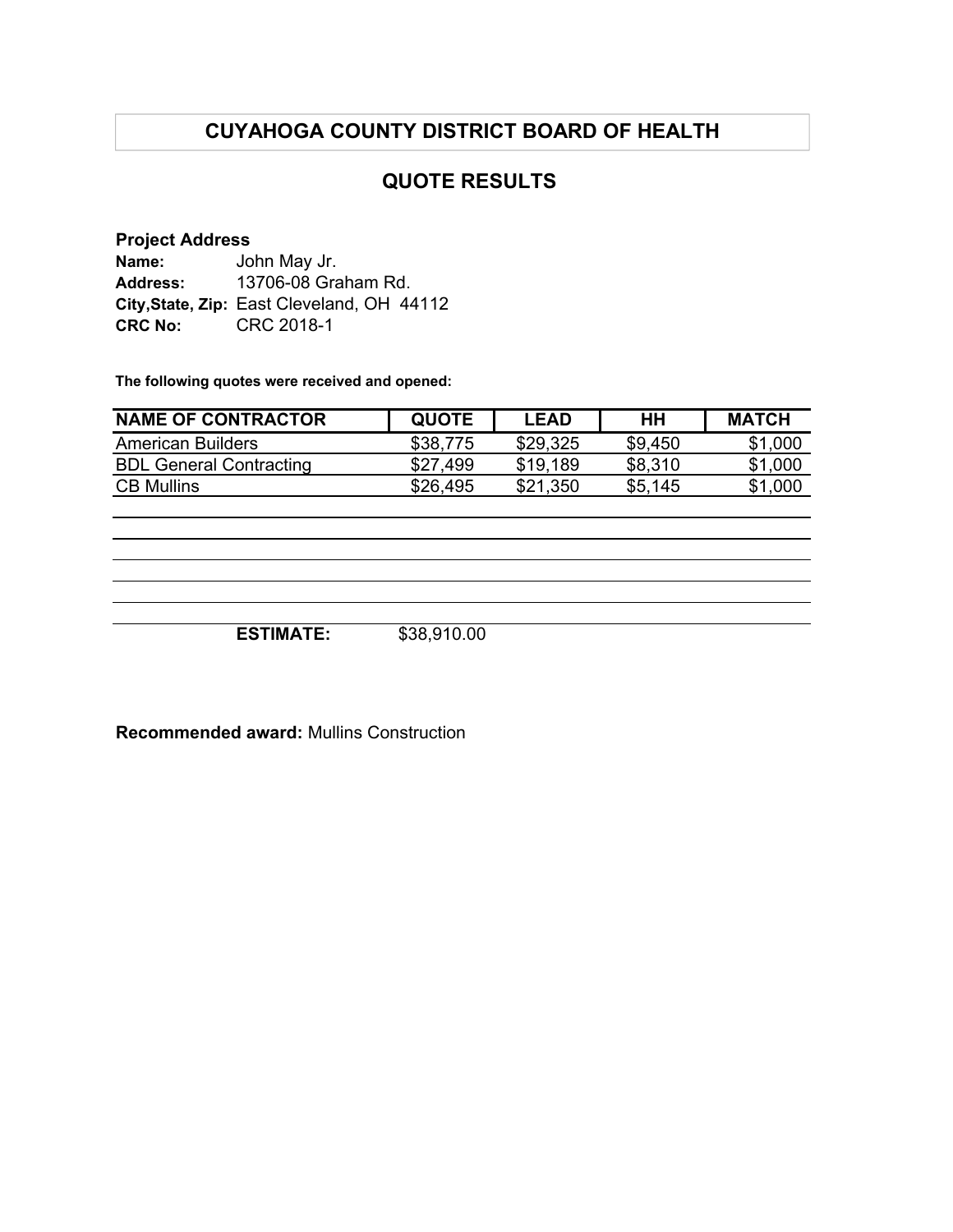# **CUYAHOGA COUNTY DISTRICT BOARD OF HEALTH**

## **QUOTE RESULTS**

#### **Project Address**

| Name:          | David Barnes                             |
|----------------|------------------------------------------|
| Address:       | 3808 Warrendale Rd.                      |
|                | City, State, Zip: South Euclid, OH 44118 |
| <b>CRC No:</b> | CRC 2018-2                               |

**The following quotes were received and opened:**

| <b>NAME OF CONTRACTOR</b> | <b>QUOTE</b> | <b>LEAD</b>    | HН       | <b>MATCH</b> |
|---------------------------|--------------|----------------|----------|--------------|
| <b>BDL</b>                | \$5,115.00   | 4,010.00<br>\$ | 1,105.00 | \$0.00       |
| <b>CB Mullins</b>         | \$4,890.00   | 4,290.00<br>S  | 600.00   | \$0.00       |
| <b>MCM Homeservices</b>   | \$5,825.00   | \$4,975.00     | \$850    | \$0          |
| <b>American Builders</b>  | \$5,110.00   | \$4,230.00     | \$880    | \$0          |
|                           |              |                |          |              |
|                           |              |                |          |              |
|                           |              |                |          |              |
|                           |              |                |          |              |

**ESTIMATE:** \$6,970.00

**Recommended award:** Mullins Construction